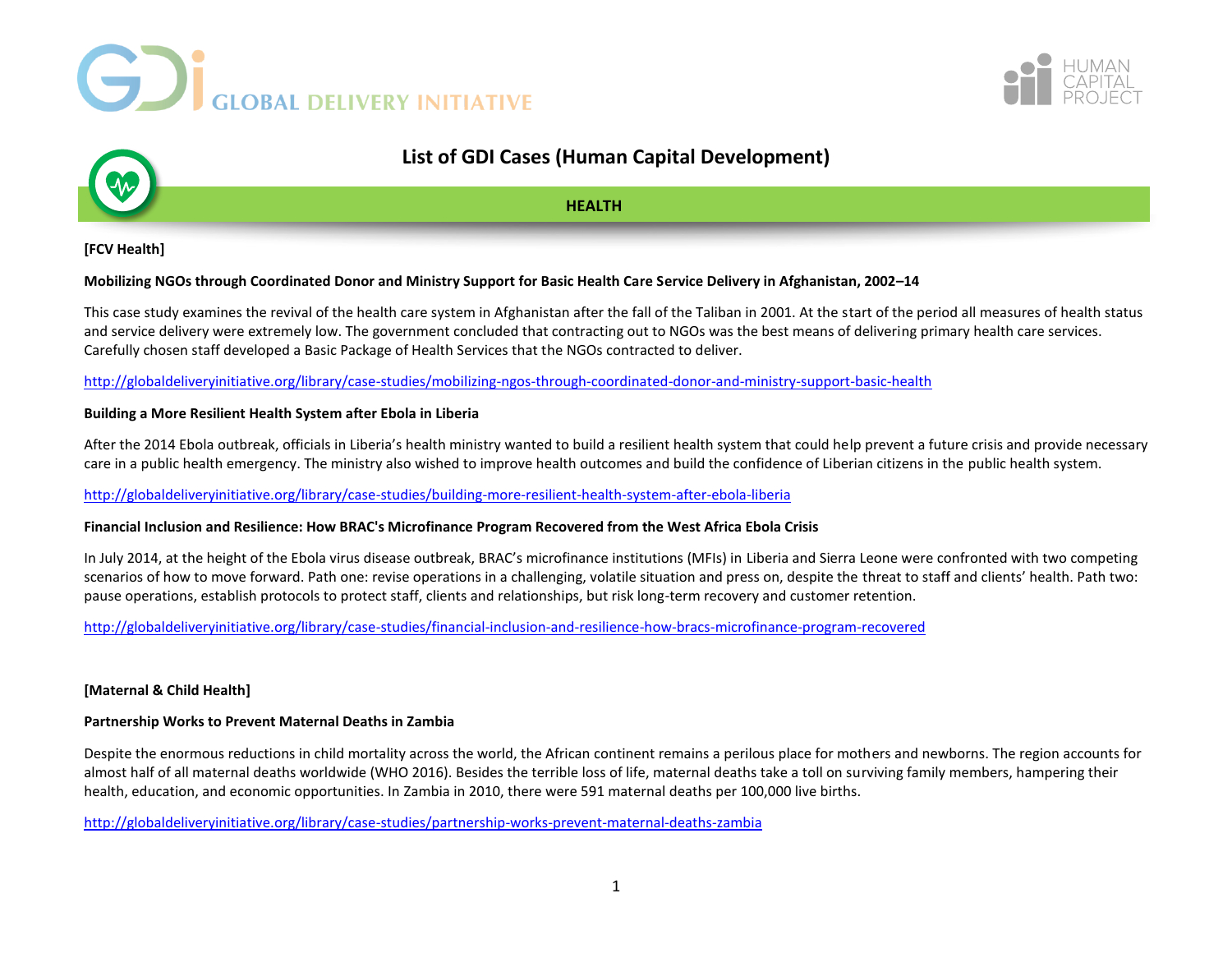# **GD** GLOBAL DELIVERY INITIATIVE



## **How to Improve Maternal and Neonatal Health in Malawi**

What can a developing country with a high maternal mortality ratio do to reduce the number of women dying in childbirth?  $\neg$  This case study examines an ongoing results-based financing initiative in Malawi that aims to reduce maternal and neonatal mortality. ¬ The initiative, being implemented in four rural districts that are home to some 2 million people, is an important one because, despite improvements in maternal and neonatal health, thousands of Malawi women still die in childbirth every year and many preventable deaths occur among newborns.

# <http://globaldeliveryinitiative.org/library/case-studies/how-improve-maternal-and-neonatal-health-malawi>

## **Piloting Innovations in Nepal's Community Health Worker Program**

Since its inception in 1988, Nepal's Female Community Health Volunteer program had helped connect people in difficult-to-reach areas to the health system, but by the 2000s the Nepali government wanted to accomplish more. Many health outcomes were still poor, including high neonatal and infant mortality, and preventable infantand child-specific diseases were among the top 10 leading causes of death in the country.

<http://globaldeliveryinitiative.org/library/case-studies/piloting-innovations-nepal%E2%80%99s-community-health-worker-program>

# **Reducing the Risk of HIV/AIDS among Female Sex Workers in India**

How did the government of India tailor its HIV/AIDS program to the needs of one particularly high-risk group—female sex workers—and effectively deliver services? In two states hard hit by the epidemic, Andhra Pradesh and Karnataka, the government's AIDS program included specific targeted interventions: outreach, condom promotion and distribution, clinical services, and community mobilization and social support.

# <http://globaldeliveryinitiative.org/library/case-studies/reducing-risk-hivaids-among-female-sex-workers-india>

## **Reducing Maternal Mortality in a Colombian Indigenous Community**

In Morales, a predominately rural municipality in Colombia with a large indigenous population, there was a clear disparity in maternal mortality between indigenous Nasa people and non-indigenous women. In 2019, the Health Department of Morales initiated a new project that aimed to guarantee satisfactory maternal health care for the Nasa. The project intended to improve maternal health care through cooperation between the government health care system and the Nasa's traditional practices, which valued giving birth in their own community, close to family, and incorporating rituals that reflected the Nasa belief system.

## <http://globaldeliveryinitiative.org/library/case-studies/reducing-maternal-mortality-colombian-indigenous-community>

# **Zambia's Mobile Phones Halve the Transmit Times for Infant HIV Results, Remind Mothers of Regular Perinatal Clinic Visits**

Nearly half a million infants are born with human immunodeficiency virus (HIV) in Zambia, even though the country has one of the best HIV care and treatment systems in Sub-Saharan Africa. The government provides free universal access and treatment for those who test HIV-positive, and it recently adopted an opt-out approach to routine perinatal HIV screenings. Mother-to-child transmissions in utero, at delivery, and during breastfeeding are now being diagnosed 90 percent of the time (Seidenberg et al. 2012).

<http://globaldeliveryinitiative.org/library/case-studies/zambia%E2%80%99s-mobile-phones-halve-transmit-times-infant-hiv-results-remind-mothers>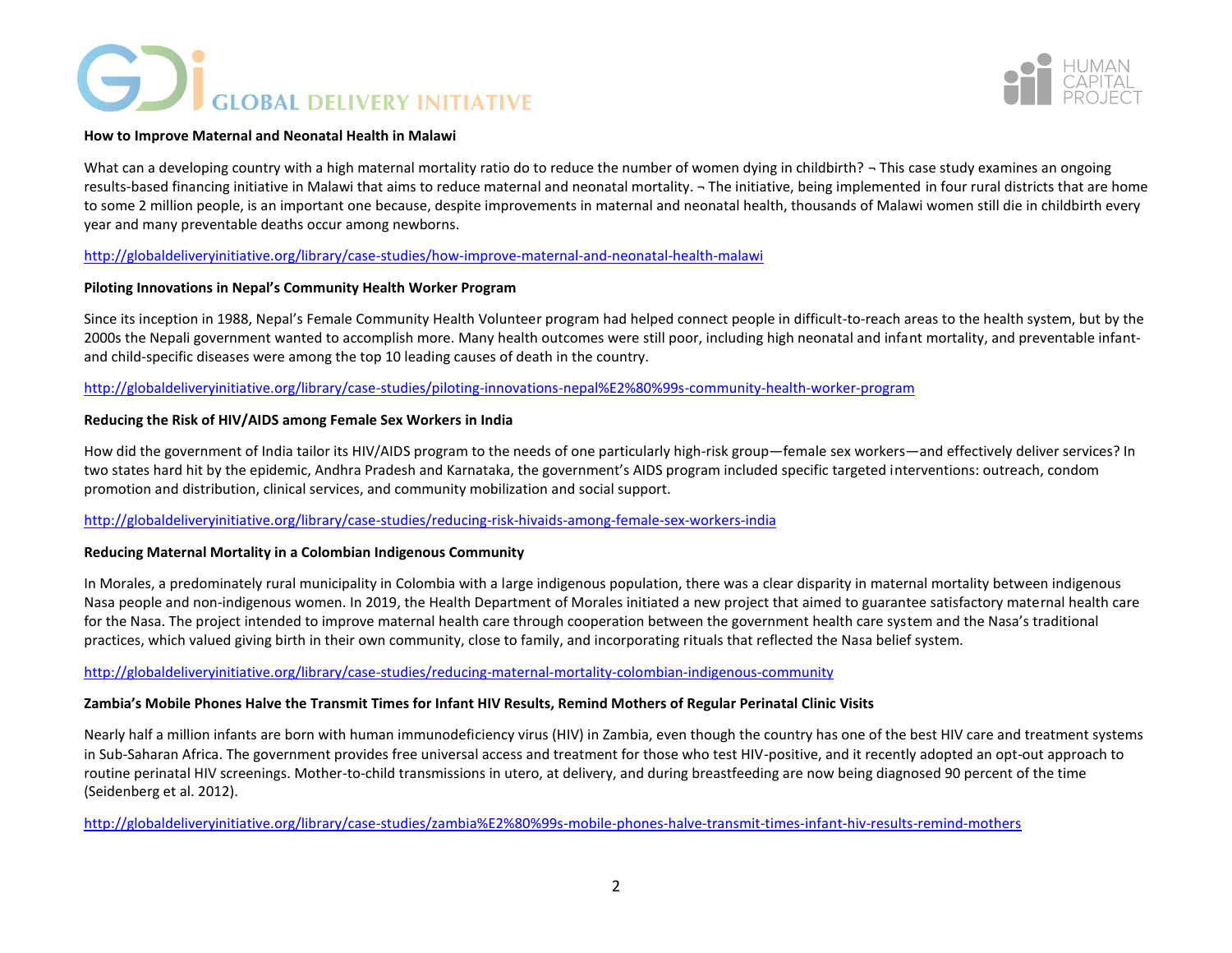



## **Improved Access to Immunizations for Children in the Developing World: The Case of the Global Alliance for Vaccines and Immunizations**

The Global Alliance for Vaccines and Immunizations (GAVI) is an international organization and public–private partnership that was created to improve immunization rates around the world. GAVI was launched in January 2000 to address a growing disparity in medical coverage between the developed and developing worlds. At the time, more than 30 million children in developing countries did not receive routine immunizations against life-threatening diseases such as polio, diphtheria, tuberculosis, pertussis, and measles.

## <http://globaldeliveryinitiative.org/library/case-studies/improved-access-immunizations-children-developing-world-case-global-alliance>

## **"It Takes a Village to Raise a Child": Malabon City in the Philippines Mobilizes to Reduce Malnutrition Rates, 2013–2018**

Malabon City has long been one of the areas with the highest rates of malnutrition in the capital region of the Philippines. In 2013, 16.3 percent of children in the city were stunted, or short for their age because of low nutritional intake. Stunting causes diminished cognitive and physical development, which limits the productive capacity of children. The high stunting rate meant a huge loss in human capital potential for the city.

# <http://globaldeliveryinitiative.org/library/case-studies/%E2%80%9Cit-takes-village-raise-child%E2%80%9D-malabon-city-philippines-mobilizes-reduce>

## **[Health & Social Inclusion]**

## **How to Ensure Quality Health Care and Coverage of Uninsured Populations: Argentina's Plan Nacer/Programa Sumar**

How can a developing country provide free basic health care to poor pregnant mothers and children? How can it expand such a program to provide more comprehensive services to a wider group of beneficiaries? This case study analyzes the "silent revolution" that changed the organizational culture of the health system in Argentina in a way that improved health outcomes, improving the lives of millions of people.

<http://globaldeliveryinitiative.org/library/case-studies/how-ensure-quality-health-care-and-coverage-uninsured-populations-argentina%E2%80%99s>

## **Addressing Chronic Illness in Low-Income Populations through Innovative Health Service Delivery Practices: The AtlantiCare Special Care Center, 2007–13**

The AtlantiCare Special Care Center (the SCC) in Atlantic City, New Jersey, was set up to focus on the needs of a specific set of patients: the sickest 10–20 percent of the patient pool of the health trust of an Atlantic City hospitality workers union, Local 54. These patients suffer from chronic conditions that drastically affect their quality of life and that are extremely expensive to treat. At the same time, ill health and out-of-control health care costs represented a burden on the local economy.

<http://globaldeliveryinitiative.org/library/case-studies/addressing-chronic-illness-low-income-populations-through-innovative-health>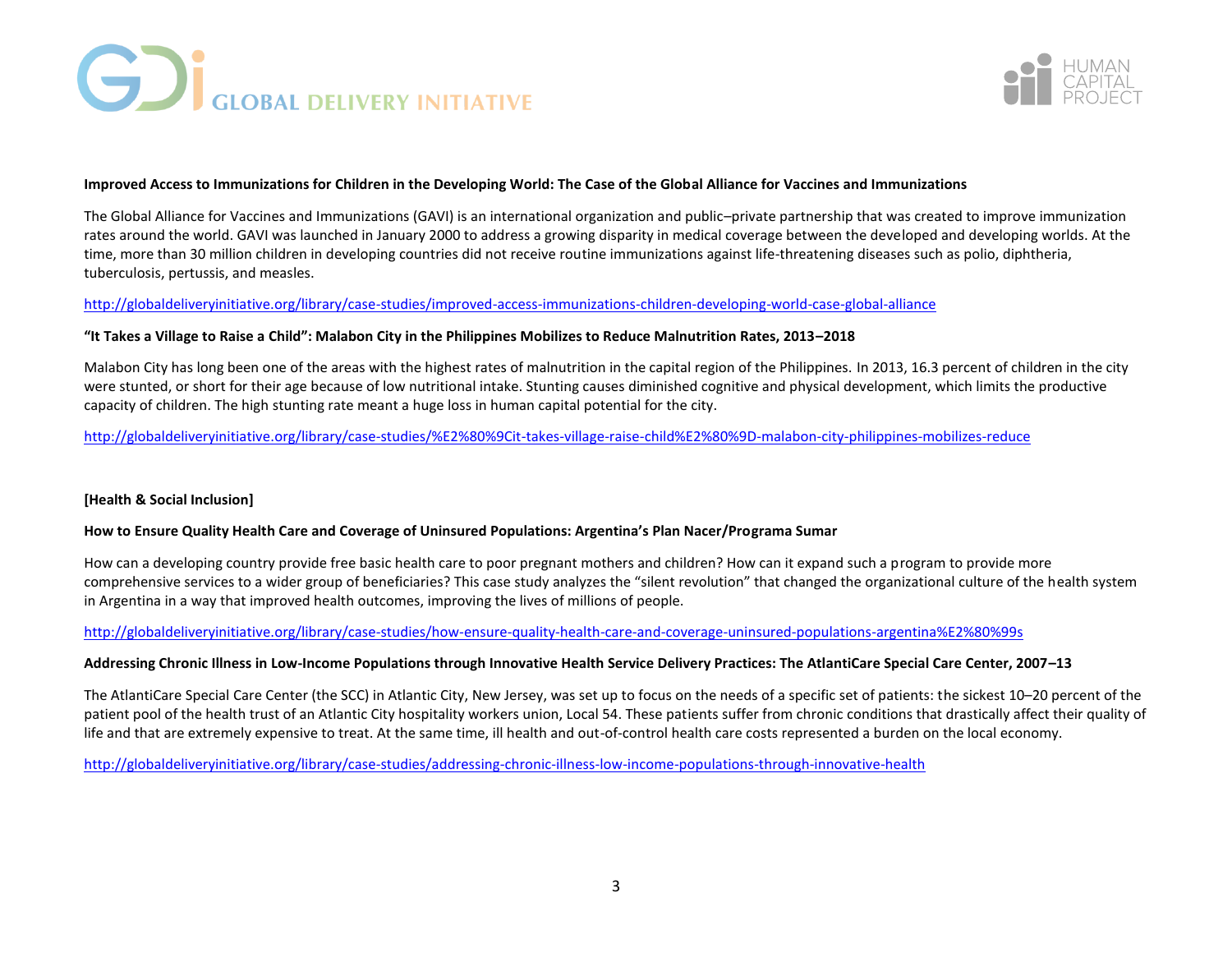



# **[Health System]**

## **Strengthening Health Systems Management under Decentralization in Kenya**

JICA's technical cooperation project in Kenya, "Strengthening Management for Health in Nyanza Province" (hereafter, the Project) ran from July 2009 to June 2013. Provincial and district health management teams were seen by JICA as the key to a strong health system that would improve the quality of health services for Kenyans. This delivery note explores how the Project developed the capacities of those teams. This delivery note illustrates challenges the Project faced, how they were addressed, and analyzes key factors contributing to its success.

# <http://globaldeliveryinitiative.org/library/case-studies/strengthening-health-systems-management-under-decentralization-kenya>

# **Operationalizing Effective Leadership and Coordination Systems for Better Health Outcomes in Ethiopia**

This case study examines how the government of Ethiopia implemented an approach for comprehensive policy planning and mechanisms for improved stakeholder coordination in the health sector. In line with this approach, the government designed an innovative policy intervention, the Health Extension Program (HEP), in 2004 as an integral part of the second Health Sector Development Program (HSDP).

# <http://globaldeliveryinitiative.org/library/case-studies/operationalizing-effective-leadership-and-coordination-systems-better-health>

## **Building Sustainable Health Infrastructure in Rural Myanmar**

Improving the health care system. For several decades, Myanmar had extremely low levels of investment in the provision of health services, considered the lowest in the world in 2009 as a percentage of GDP. Myanmar scored lower on health indicators than other countries in Southeast Asia.

<http://globaldeliveryinitiative.org/library/case-studies/building-sustainable-health-infrastructure-rural-myanmar>

## **Tailoring Health Programming to Context Variations: The Three Millennium Development Goal Project in Kayah, Myanmar**

This case study explores how the Three Millennium Development Goal (3MDG) project in Kayah State in Myanmar used a six-month inception period to build relationships among partners and to craft a context-tailored approach to meet the basic health needs of Kayah's most vulnerable populations. This case study describes how the 3MDG project encouraged and supported front-line innovation and adaptive monitoring, as well as how evaluation and learning systems are built into the project's design to enable effective programs for meaningful and sustainable reform, despite the challenges posed by demographic pressures.

<http://globaldeliveryinitiative.org/library/case-studies/tailoring-health-programming-context-variations-three-millennium-development>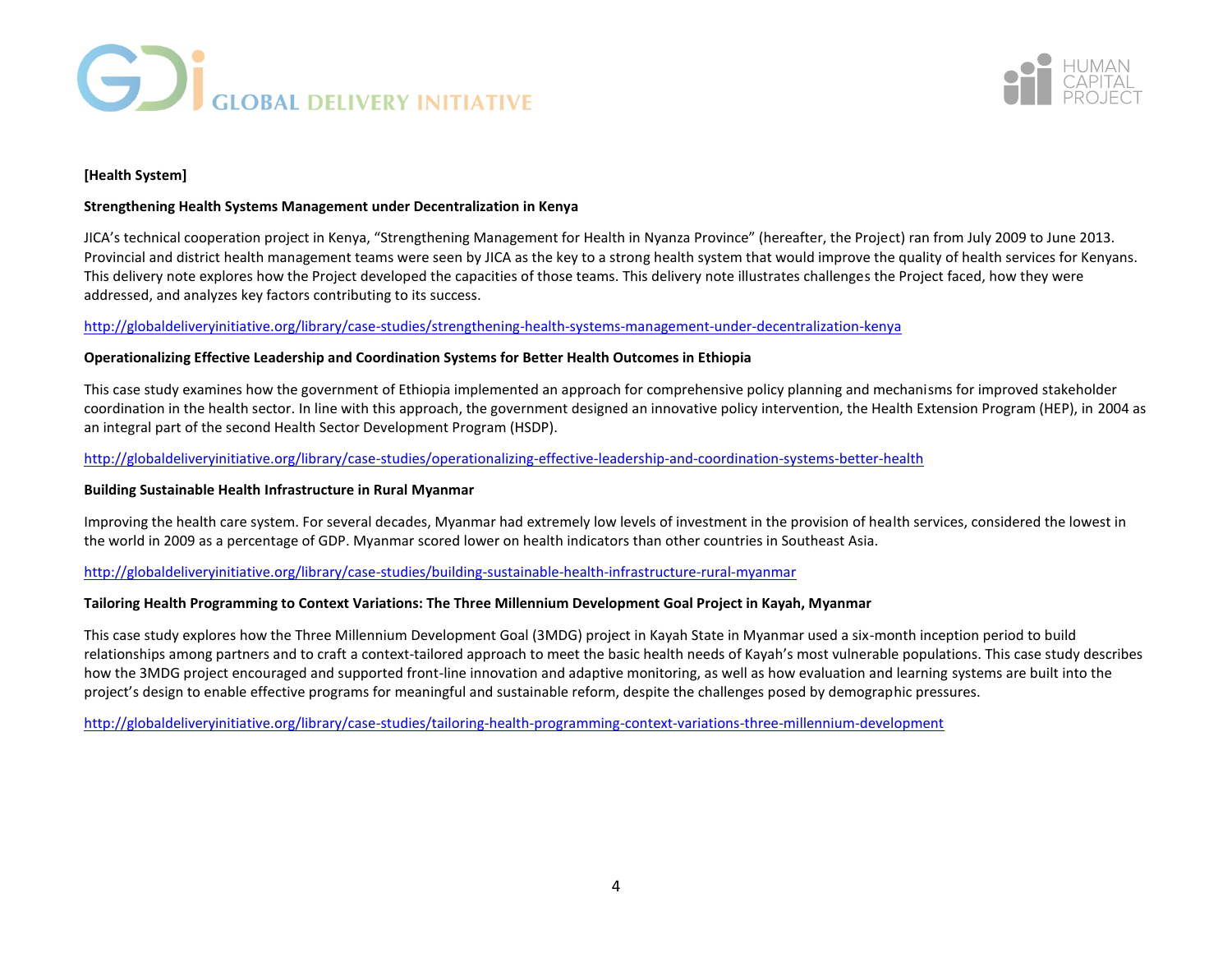



# **[Obesity Prevention]**

The "Fat Tax" in Kerala State, India: A Case Study

In Kerala, the southernmost state of India, an increasingly high burden of obesity and non-communicable diseases (NCDs), posed a significant challenge to the state's human development. The latest intervention by the government was the introduction of the "Fat Tax," a fiscal policy that levied an additional tax of 14.5 percent on purchases of unhealthy food items to disincentivize consumption. This case study documents the evolution and implementation of the Fat Tax policy in order to understand the context and processes that facilitated or hindered its implementation.

## <http://globaldeliveryinitiative.org/library/case-studies/%E2%80%9Cfat-tax%E2%80%9D-kerala-state-india-%C2%A0case-study>

## **Using Sugar-Sweetened Beverage Taxes and Advertising Regulations to Combat Obesity in Mexico**

The Mexican Strategy to Combat and Prevent Overweight, Obesity and Diabetes resulted from prior policy attempts to address obesity from a multi-sectorial perspective. However, three key aspects determined the enactment and implementation of specific polices: (i) the scientific evidence, and a local community of experts able to communicate such knowledge to key policy stakeholders; (ii) the voice of civil society, which was key in demanding to government actions and in forming coalitions; and (iii) the right political timing that allowed the issue to be placed on the political agenda.

<http://globaldeliveryinitiative.org/library/case-studies/using-sugar-sweetened-beverage-taxes-and-advertising-regulations-combat-obesity>

## **Implementing Policies to Combat Obesity in Turkey**

This case study focuses on two school-based interventions that were initiated by the Ministry of Health of Turkey to decrease environmental obesogenic influences on children and adolescents: The Circular for Food and Drink Sales in School Canteens, and the Physical Fitness Scorecard for Health. The Circular attempts to provide a framework and guidelines for the kind of food that could be sold in school canteens, with the goal of discouraging the sale of high-calorie foods, sugar-sweetened beverages, and other foods perceived as unhealthy

<http://globaldeliveryinitiative.org/library/case-studies/implementing-policies-combat-obesity-turkey>

## **[Others]**

Overcoming Delivery Challenges for National Deworming in South Korea

This case study investigates how collaboration between the Korean Association for Parasite Eradication, a small coalition of dedicated South Korean parasitologists and health professionals, and the Korean government overcame numerous delivery challenges to sustain a nation-wide deworming campaign for two decades, until the World Health Organization declared the country essentially worm-free in 1997.

<http://globaldeliveryinitiative.org/library/case-studies/overcoming-delivery-challenges-national-deworming-south-korea>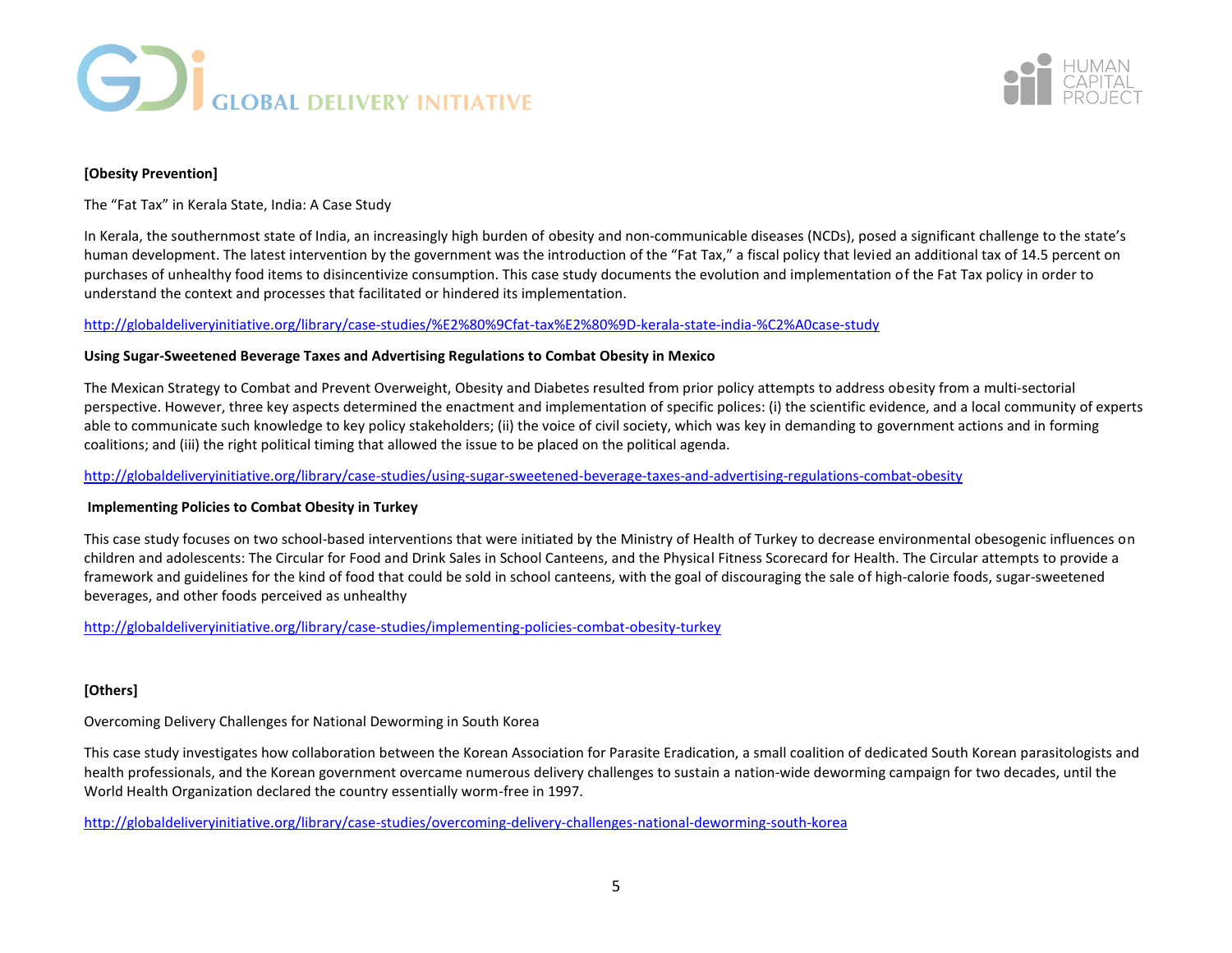





# **EDUCATION**

# **[Education & Technology]**

## **WORLDREADER: CREATING A CULTURE OF E-READING AROUND THE GLOBE**

This case study explores how Worldreader's digital reading program, implemented by international and local partner nongovernmental organizations, provides children and their families in 53 countries access to culturally and linguistically relevant digital books.

# <http://globaldeliveryinitiative.org/library/case-studies/worldreader-creating-culture-e-reading-around-globe>

## **Bridge International Academies: Delivering Quality Education at a Low Cost in Kenya, Nigeria, and Uganda**

This case study explores how Bridge International Academies, a for-profit education company founded in 2008, has developed an education model that leverages technology and scale to train and support underserved communities to deliver pre-primary (nursery and kindergarten) and primary school education. Bridge international Academies builds, staffs, and operates more than 450 low-cost private schools in marginalized communities in Kenya, Nigeria, and Uganda.

<http://globaldeliveryinitiative.org/library/case-studies/bridge-international-academies-delivering-quality-education-low-cost-kenya>

## **Establishing Data Regimes to Increase Accountability: Transforming Education in Khyber Pakhtunkhwa**

The results of this real-time data collection system, coupled with the establishment of efficient forums on ways to use data, were evident within a few years. The teacher-presence rate improved from 81 percent in 2013 to 90 percent in 2018. Student absenteeism fell from 22 percent to 13 percent during the same time period, and student retention rates across the province improved from 60 percent to 74 percent.

<http://globaldeliveryinitiative.org/library/case-studies/establishing-data-regimes-increase-accountability-transforming-education-khyber>

## **[Primary and Secondary Education]**

Aflatoun: International Scaling of Social and Financial Education through a Global Franchise

This case study explores how Aflatoun International, a global network of more than 180 partner organizations in 116 countries, empowers children both socially and financially to become agents of change in their own lives and for a more equitable world.

<http://globaldeliveryinitiative.org/library/case-studies/aflatoun-international-scaling-social-and-financial-education-through-global>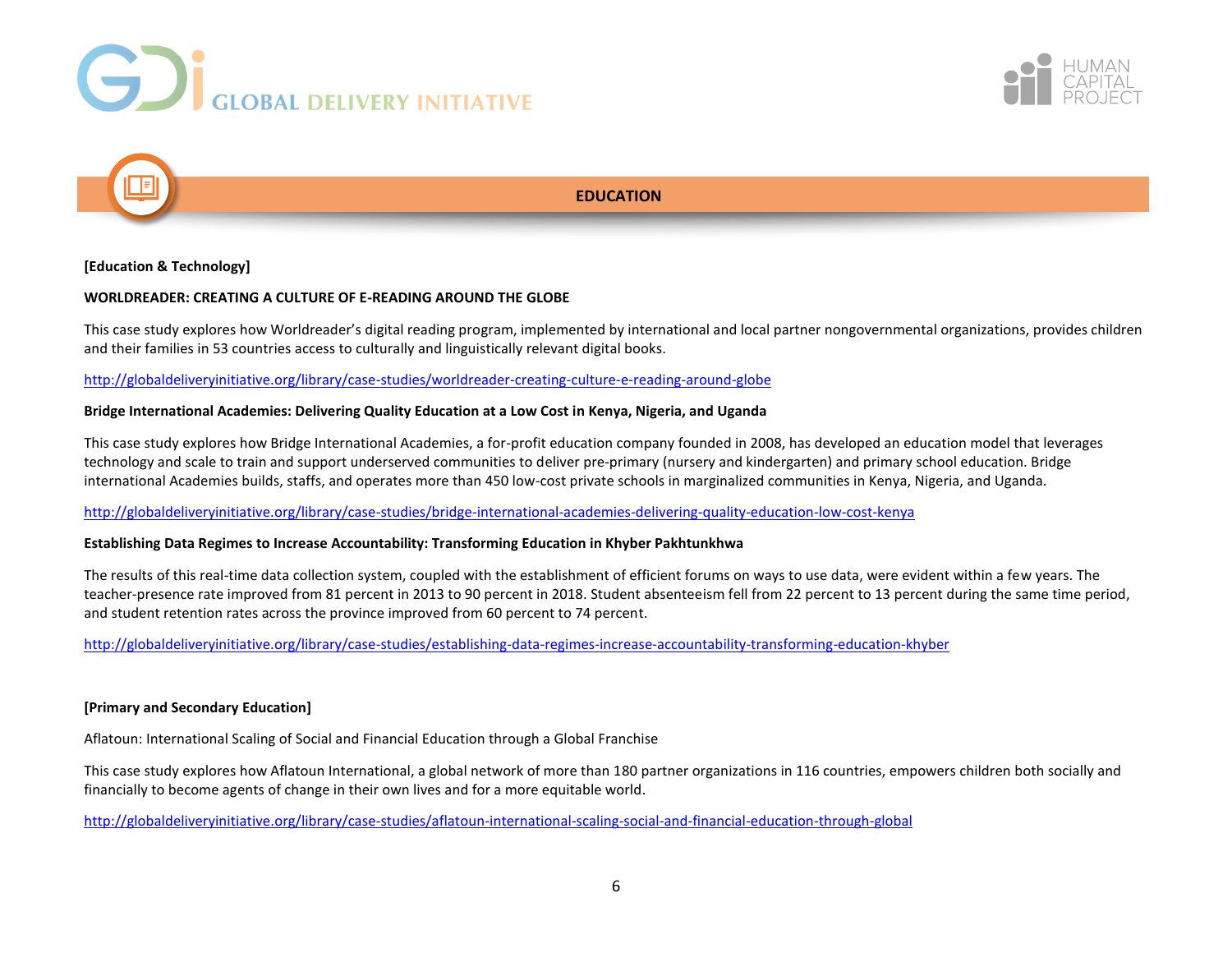



## **LESSON STUDY: SCALING UP PEER-TO-PEER LEARNING FOR TEACHERS IN ZAMBIA**

This case study explores how Lesson Study, a program administered by the Zambian Ministry of General Education in partnership with the Japan International Cooperation Agency (JICA) from 2005 until 2015, provided primary and secondary schoolteachers in Zambia with the knowledge and skills to continuously improve their teaching through a monthly cycle of "Plan-Do-See" activities.

## <http://globaldeliveryinitiative.org/library/case-studies/lesson-study-scaling-peer-peer-learning-teachers-zambia>

## **Pratham's Read India: Taking Small Steps in Learning at Scale**

This case study explores how Pratham's Read India program can help students achieve higher learning levels. Read India is based on remedial education for children who are lagging behind in basic skills such as reading and arithmetic. Through Read India, Pratham, a nongovernmental organization based in India, has demonstrated that focusing on learning outcomes and designing teaching and delivery methods to achieve higher learning outcomes can result in improved literacy and numeracy among children who attend school.

# <http://globaldeliveryinitiative.org/library/case-studies/pratham%E2%80%99s-read-india-taking-small-steps-learning-scale>

## **Distributing School Uniforms to Children in Kenya**

To reflect the new government policy established in 2003, the Child Sponsorship Program adjusted donor support from school fees to school-related expenses and uniforms. "Uniform provision is a challenge that children across Africa face, and so this intervention may be more generalizable" (Evans, Kremer, and Ngatia 2008).

<http://globaldeliveryinitiative.org/library/case-studies/distributing-school-uniforms-children-kenya>

## **The Lagos Eko Secondary Education Sector Project: Tailoring International Best Practices to Improve Educational Outcomes at the State Level**

This case study explores how the Eko Project tailored international best practices to leverage impact in Lagos State's public secondary education system and assesses how the project resolutely responded to the challenges posed by the drop in test scores. Using a qualitative methodology based on semi- structured interviews and focus group discussions, the case study concludes that a proactive approach in a moment of committed political leadership from top to bottom—together with targeted program design, thoughtful adaptation of international experience, and efforts to foster a culture of performance— created the conditions for meaningful and sustainable reform, despite the challenges posed by demographic pressures and funding constraints.

<http://globaldeliveryinitiative.org/library/case-studies/lagos-eko-secondary-education-sector-project-tailoring-international-best>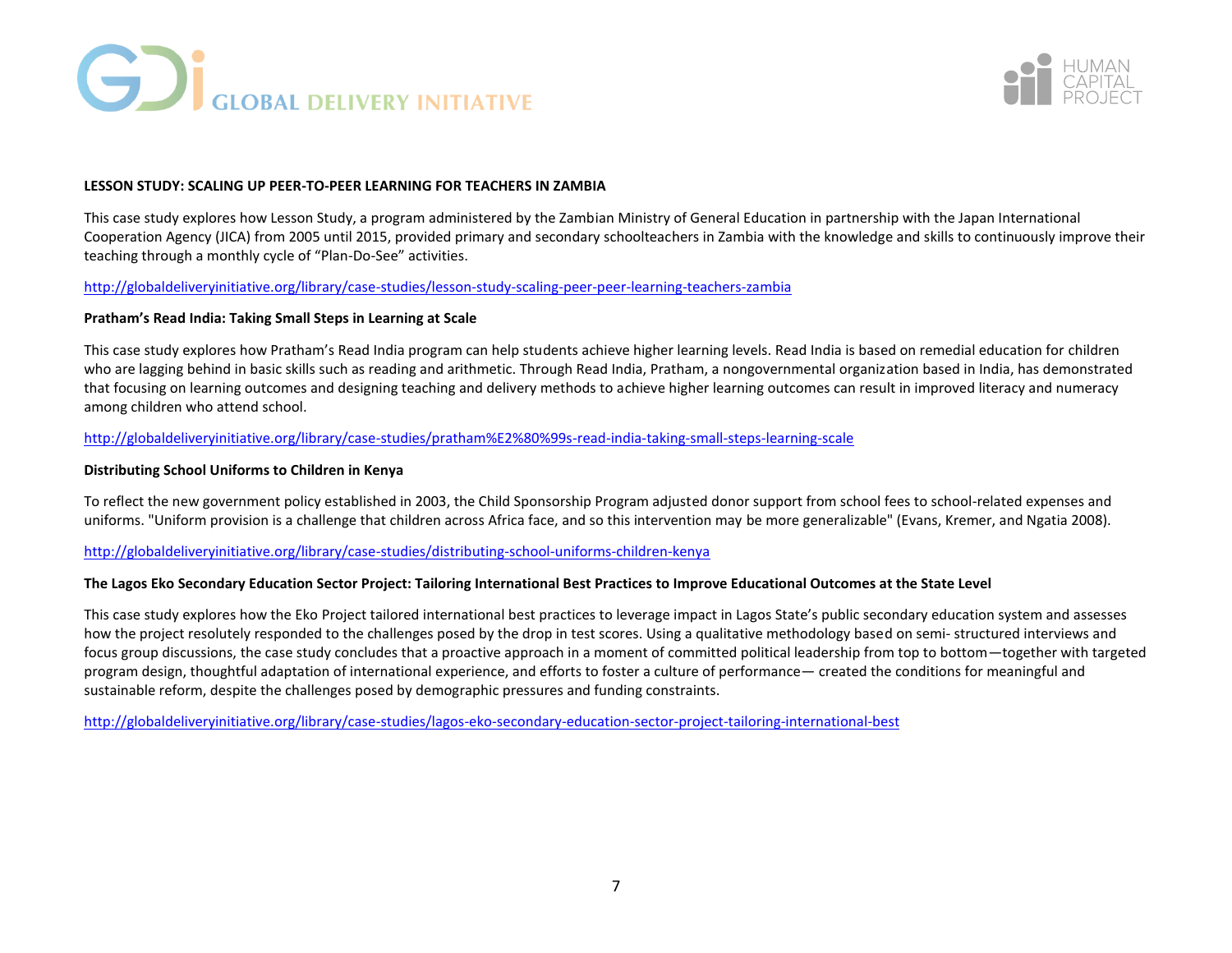





# **SKILLS DEVELOPMENT & EMPLOYMENT**

# **Young Entrepreneurs Bring Skills to Uganda's Upper Secondary Classroom, Smoothing Workforce Entry and Raising Incomes**

Uganda has the world's youngest population, a free universal secondary education system, and low unemployment. Yet 68 percent of youths were unemployed in 2012, entrepreneurship training in secondary education was theoretical, and the transition from school to work lacked a formal structure.

<http://globaldeliveryinitiative.org/library/case-studies/young-entrepreneurs-bring-skills-uganda%E2%80%99s-upper-secondary-classroom-smoothing>

# **INJAZ: Engaging the Private Sector for Greater Youth Employability in Jordan**

This case study explores how INJAZ—an independent Jordanian nonprofit organization founded in 1999 and specializing in youth empowerment—links the public, private, and civil society sectors to bridge the skills gap between the educational system and the changing needs of the labor market. INJAZ's demand-driven programs serve youth from grade 7 to university level and after graduation with relevant and unique content and activities that improve students' financial literacy, communication skills, interpersonal skills, ethical leadership, teamwork, and creative thinking skills.

<http://globaldeliveryinitiative.org/library/case-studies/injaz-engaging-private-sector-greater-youth-employability-jordan>

# **Training Levy-Rebate Incentive Scheme and SME Training Consortium Program to Address Unemployment and Low Productivity in SMEs – A Korean Policy Case**

The demand for improved human resources in the growing export-oriented and industrializing Korean economy was effectively achieved by government intervention that promoted an increased role of private players in training markets.



# **SOCIAL PROTECTION**

# **How to Support Urban (low-income) Microentrepreneurs: The Vida Melhor Program**

This case study investigates the Vida Melhor (A Better Life) Program that the Bahia state government in Brazil launched in 2011 to promote the social and productive inclusion of disadvantaged (low-income, also called "popular") entrepreneurs, and highlights how a governmental social policy can interact with and provide services to a highly vulnerable, unorganized sector.

<http://globaldeliveryinitiative.org/library/case-studies/how-support-urban-microentrepreneurs-vida-melhor-program>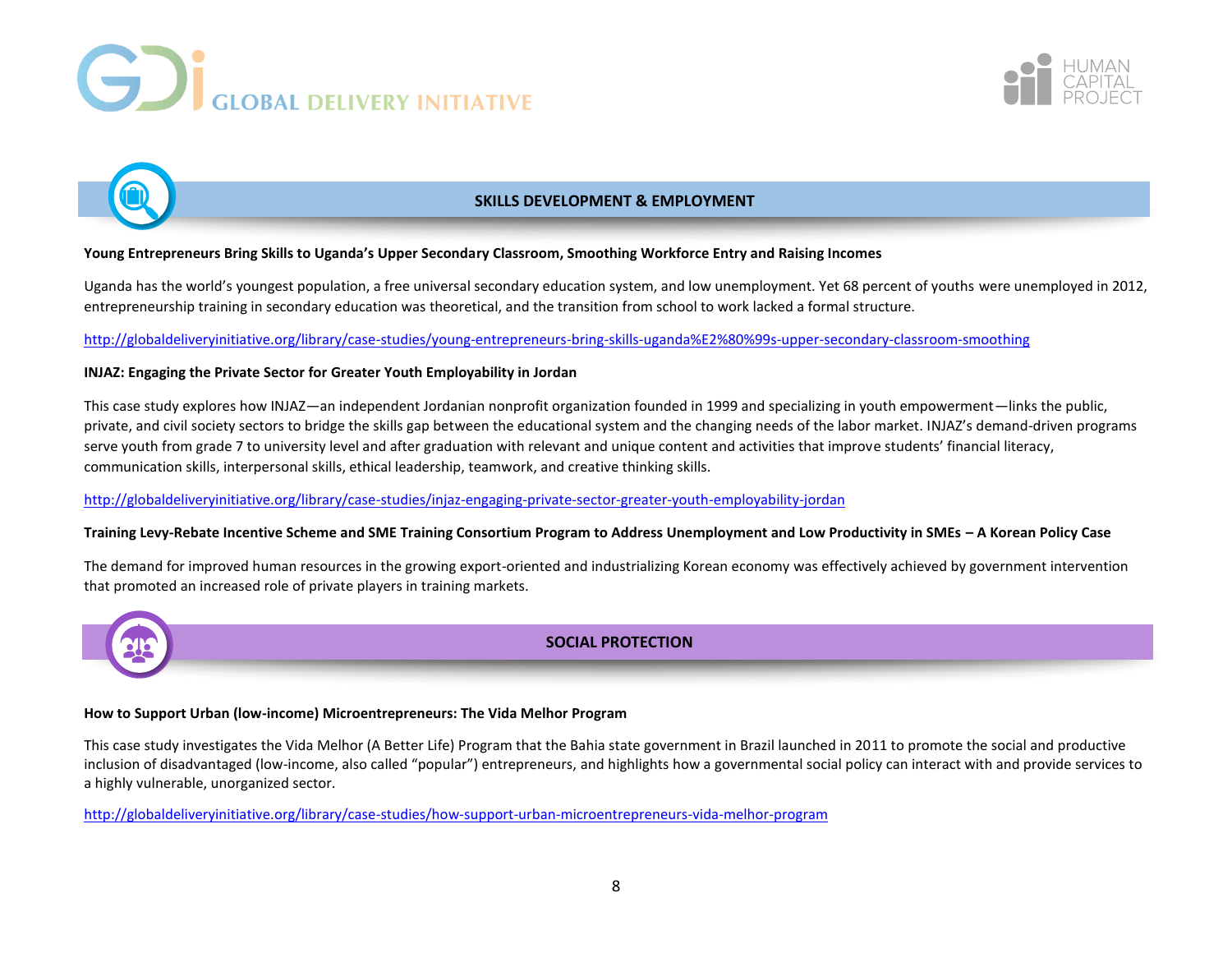



## **How to Overcome Communication and Cultural Barriers to Improve Service Provision to Indigenous Populations**

How could Mexico implement its flagship conditional cash transfer program—Oportunidades, now Prospera—more effectively to help indigenous populations break the transmission of intergenerational poverty? To better serve indigenous populations, Oportunidades needed to overcome the cultural and communication barriers between the program implementers and its indigenous beneficiaries.

## <http://globaldeliveryinitiative.org/library/case-studies/how-overcome-communication-and-cultural-barriers-improve-service-provision>

## **Securing Equal Work Opportunities: Korea's Mandatory Quota Policy and Training to Promote Employment of People with Disabilities**

During Korea's rapid growth, national policy emphasized other arenas of economic development and reconstruction from the Korean War the in early 1950's and focused less on the welfare and employment of people with disabilities. However, awareness of the rights of people with disabilities increased throughout the 1980s, and especially with the international spotlight brought by the 1988 Seoul Olympics and Paralympics, public interest turned more to this issue.

## <http://globaldeliveryinitiative.org/library/case-studies/securing-equal-work-opportunities-korea%E2%80%99s-mandatory-quota-policy-and-training>

## **Response to migratory flows and the social inclusion of Haitian immigrants in Brazil**

This case study examines the first-ever program implemented in Brazil to receive migrants from a humanitarian crisis. The humanitarian crisis in question worsened in 2010, in the wake of an earthquake that hit Haiti's capital city, Port-au-Prince. Until 2007, Brazil had been responsible for the peacekeeping troops deployed to stabilize the Caribbean country. In 2011, the number of Haitian people crossing the border into Brazil started to rise. Traditionally very low, the inflow numbers quickly escalated to dozens, then hundreds, and finally thousands of incoming migrants.

<http://globaldeliveryinitiative.org/library/case-studies/response-migratory-flows-and-social-inclusion-haitian-immigrants-brazil>



# **ADDRESS VIOLENCE/CONFLICT**

## **Leveraging an Informant Network for Rapid Relief Response in Diffa, Niger**

This case study explores how the International Rescue Committee (IRC) has responded to humanitarian needs in the Diffa region of southeast Niger since 2013 using three adaptive approaches: a network of informants that feeds into a mechanism for rapid programmatic responses as populations move or as new needs arise, an internal team culture of open communication, and leveraging of information to influence the wider humanitarian community's response.

<http://globaldeliveryinitiative.org/library/case-studies/leveraging-informant-network-rapid-relief-response-diffa-niger>